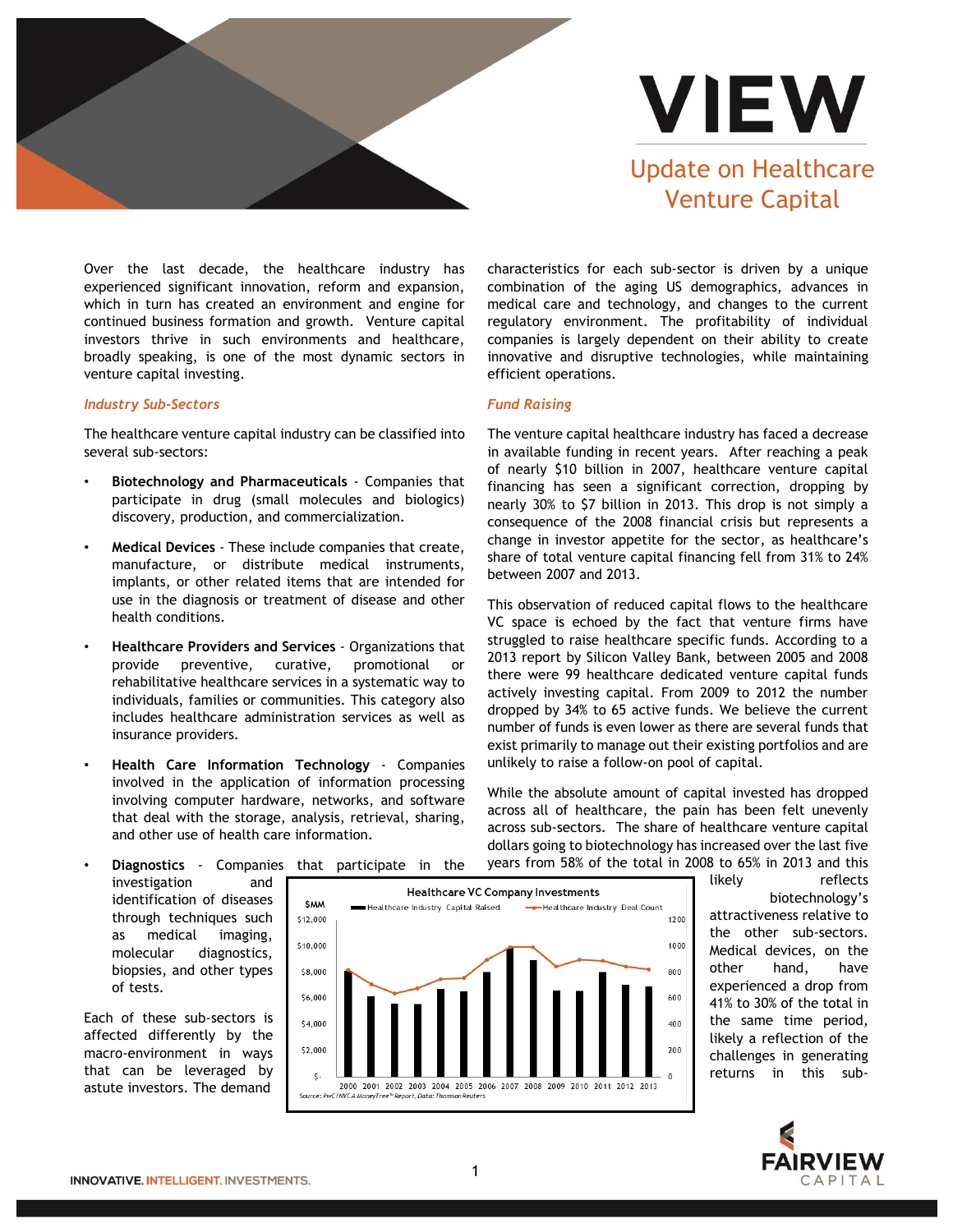

sector, driven in some part by changes in the Food and Drug Administration (FDA) rules regarding device approvals. Due to increased scrutiny of the FDA's accelerated 510(k) registration process, device manufacturers are now more likely to face the far more stringent premarket approval process (PMA) when bringing a new deceive to market. The healthcare services subsector has seen a relative increase in funding, albeit



from a low level that followed a severe correction in the early 2000s. We believe that the renewed interest in the services space is due to the opportunities provided by the Affordable Care Act, as well as favorable US demographic trends.

## *Performance*

The main driver of the drop in healthcare venture capital investing has been historical performance, which has trailed that of other areas within venture capital, including information technology. The underperformance can be attributed to several factors that include: a difficult FDA approval regime that has lengthened the investment cycle for drugs and devices; a perception, connected to the aforementioned FDA issues, that it takes significant capital to build healthcare companies but they remain subject to binary outcome risk with abrupt evaporation of value if they land on the wrong side of an FDA decision; payer and managed care pressures from the drive to contain costs in healthcare; and the fact that many of the major diseases with large groups of affected individuals – e.g. hypertension, hypercholesterolemia, peptic ulcer disease – now have effective generic treatments available at fractions of the cost of their name brand counterparts, making it more difficult to develop blockbuster drugs.

Healthcare's collective relative underperformance masks the fact that some managers have been able to source and develop lucrative companies within the industry's subgroups.

Software/Systems outperformed similarly in 2008. Additionally, as in other types of venture capital, there is wide dispersion between the bottom and top performers in healthcare with the latter group able to produce results that rival the performance of many of the top information technology funds.

For example, investments in venture-backed pharmaceutical companies (as a sub-set of overall healthcare) produced substantial gains in 2009, 2010, and 2011 of 37%, 34%, 35% respectively, besting the average for the broader venture capital market in each year according to data provided by Cambridge Associates. Healthcare

#### *Signs of Revitalization*

Many market trends point to a stronger US healthcare investment opportunity going forward. For starters, healthcare venture capital firms have adapted by placing more emphasis on areas of greater unmet need such as cancer and severe metabolic diseases. They have also begun to drive the utilization of discoveries made in the genomics revolution, targeting rare diseases with genetic abnormalities where successful treatments can be life altering and garner stronger reimbursements. Firms that focus on devices have also adopted to the more stringent FDA requirements. This added barrier to entry should make devices a more exclusive area, and potentially more rewarding for future investments. The reduction in the number of viable firms has also created a situation where the "haves" are better able to target the best opportunities and the best teams, with a lower risk of copycat companies diluting returns.

The public market environment has also been quite favorable, despite a recent swoon towards the end of the first quarter of 2014. 2013 was a robust year for the US IPO market, with 220 different companies going public.



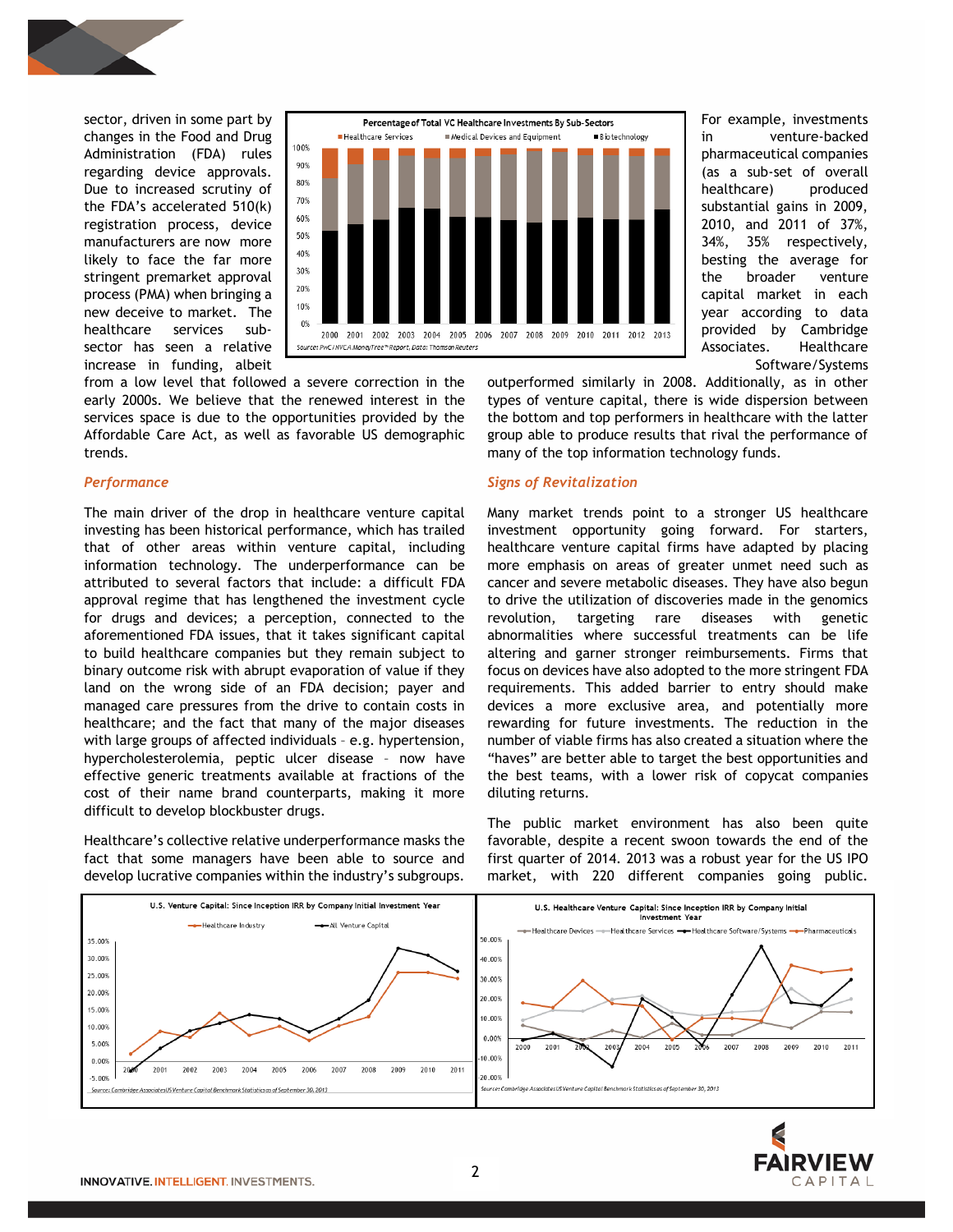

Healthcare was a huge contributor to this total with 54 offerings, the most since 2000 and more than four times the 2012 total of 12 offerings. Of the 54 healthcare firms that went public, the average return was 50.2% during the year. Only nine ended the year below issue price, according to an analysis by Renaissance Capital. Notable venture backed healthcare offerings included Veeva Systems, a provider of industry-specific cloud-based software solutions for the life sciences industry, and OncoMed Pharmaceuticals, which focuses on discovering and developing monoclonal antibody therapeutics targeting cancer stem cells.

Despite the surge in IPOs, acquisitions continue to be the most popular exit path for VC-backed healthcare companies. According to Health Care M&A News, 2012 was the most active year for healthcare acquisitions on record with 1,091 deals representing \$143.7 billion in capital. Although 2013 showed fewer deals announced (1,002), the amount paid was significantly higher with a total of \$163.5 billion committed. This suggests that even though acquirers are being more selective with their capital, they are still willing to pay a premium for top quality deals. This is not surprising as many large pharmaceutical companies have significantly pruned their research and development staff and expenses, and seem to view smaller biotechnology companies, many VCbacked, as "outsourced R&D." With the predicted patent cliff of Big Pharma now a current reality, and with many of the larger biotechnology companies aggressively participating in acquisitions, we expect this favorable M&A environment to continue.

## *Sustainability and the Future*

Several underlying factors lead us to believe that the recent positive trends in healthcare are sustainable. One major trend is demographics. Research by the Centers for Medicare and Medicaid Services shows that healthcare spending is projected to grow at an average rate of 5.8 percent from 2012-2022, 1.0 percentage point faster than expected average annual growth in the GDP. It also states that at a

projected sum of \$5 trillion dollars, healthcare spending will be 19.9 percent of GDP by 2022. A large part of this anticipated growth is driven by population growth and the aging of America.

Furthermore, the advancement in medical innovations, especially the fruits from deciphering the human genome, is only in its early chapters. According to the National Human Genome Research Institute, it cost \$100 million to sequence a genome in 2000. That cost has been cut exponentially in just the last five years and is now below \$10,000. As gene-based drugs, testing and services have gained traction, investors have taken note. In a report issued by venture capital database

PitchBook, it is stated that capital invested in genomicsrelated companies roughly tripled from 2008 to 2012, expanding from \$269 million to \$760 million. We are optimistic that over the next few years, several diseases, including certain cancers and inherited genetic diseases, will be treated by manipulation of genomic material in-vivo or ex-vivo, a paradigm shift in the annals of therapeutics akin to the introduction of penicillin to treat infections.

The US regulatory environment could also prove to be a catalyst for the healthcare industry. 2012 saw the most applications and approvals of New Molecular Entities (a new drug that has never been approved by the FDA or marketed in the US) in over 15 years with 39 approvals and 41 applications. It is our observation that the degree of tightness in the FDA approval process swings like a pendulum between an extreme focus on risk or on potential benefits. This swing is often driven by events like the AIDS epidemic in the 1990s – which drove an increased tolerance for risk given the huge unmet need – or the Vioxx recall in the 2000s, which drove the pendulum in the other direction. It appears to us that the pendulum is now well-balanced between these two extremes and we believe this augurs well for the industry.

Finally, the potential effects of the landmark regulatory overhaul known as the Affordable Care Act (ACA) have only begun to surface. The changes in the regulatory environment brought by the ACA will likely create opportunity for services that reduce costs or manage resources more efficiently; on the other hand, it may adversely impact the pricing power of pharmaceutical companies, given the streamlining of care and the increased power of the counterparties they negotiate with, as more providers bear risk for costs through accountable care organizations and other integrated healthcare delivery models. According to the Centers for Medicare and Medicaid Services, by 2022 the ACA is projected to reduce the number of uninsured people by 30 million, add approximately 0.1 percentage-point to average annual health spending growth over the full projection period, and increase cumulative health spending by roughly \$621 billion.



The revolution in healthcare delivery from this Act will provide opportunities (as well as challenges) for all areas of healthcare investing.

# *Fairview Position*

Fairview continues to invest in healthcare through dedicated funds and through more diversified funds that have healthcare as a part of their investment strategy. We believe the opportunities for healthcare investors remain large and are still growing. This will allow the best managers to continue to generate attractive returns in the healthcare venture capital industry for the